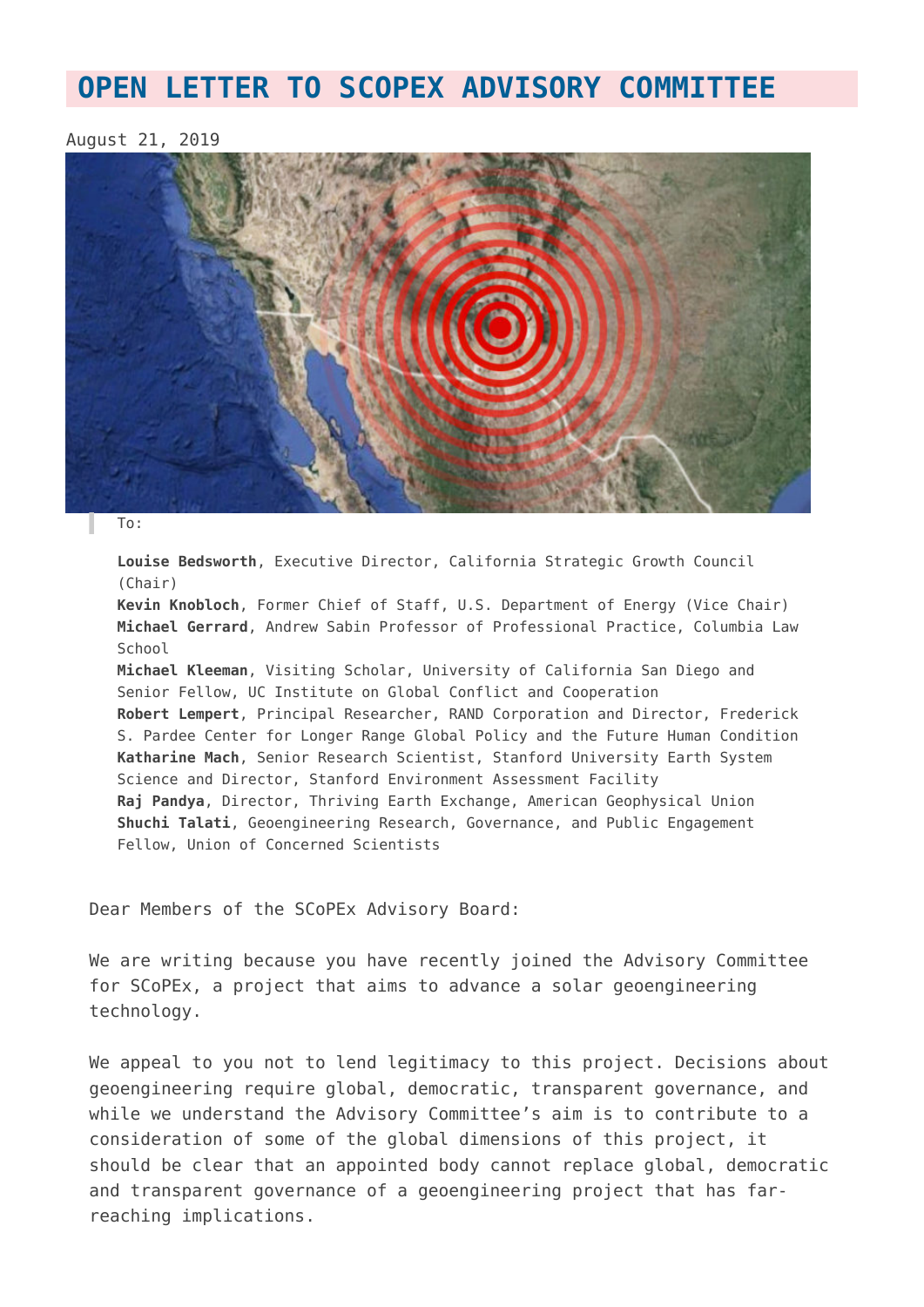The SCoPEx project aims to build infrastructure and technology that undermine emerging international governance of geoengineering, violating norms and laws worldwide.

There is a very profound concern about the political and military unpredictability of the current US administration in this respect, and the risk that it might be inclined to use such technological options as solar geoengineering as weapons of war.

If implemented at a large scale, solar geoengineering has the potential for massive negative impacts on the world's most vulnerable populations. Droughts in Africa and disruptions to monsoons in Asia are two of the major risks identified by computer modelling. The sources of food and water for 2 billion people could be disrupted in unexpected ways. Depending on the chemistry of the substance eventually used, the ozone layer, already at risk, could be damaged further.

For all these reasons, an international UN moratorium states that "no geoengineering activities should be carried out" until a "global, transparent and effective control and regulatory mechanisms for geoengineering, in accordance with the precautionary approach" can be put in place. The decision, passed by the UN Convention on Biological Diversity (CBD) allows exceptions for "small-scale experiments," on several conditions, including that they are conducted under "controlled settings." The CBD's conditions are not met by SCoPEx.

Legal, moral and Indigenous-rights obligations require the free, prior and informed consent of Indigenous Peoples from projects that could modify the land, water or air of their territories. Provisions for meaningful participation and consultation with all local communities that could be impacted by these projects must be assured. A public consultation by the Natural Environment Research Council (NERC) in the UK recently decided that a technology with implications for all should not be developed without consultation with all. We agree with this position.

The most devastating effect of your participation in SCoPEx, however, may be psychological and political. It gives political leaders a false but enticing way to avoid confronting the carbon giants. The fossil fuel industry has been promoting and funding several forms of geoengineering projects for years for one simple reason: it will allow them to continue with their oil, gas and coal business, and avoid addressing the root causes of climate chaos.

David Keith, the most prominent proponent of SCoPEx, has, through his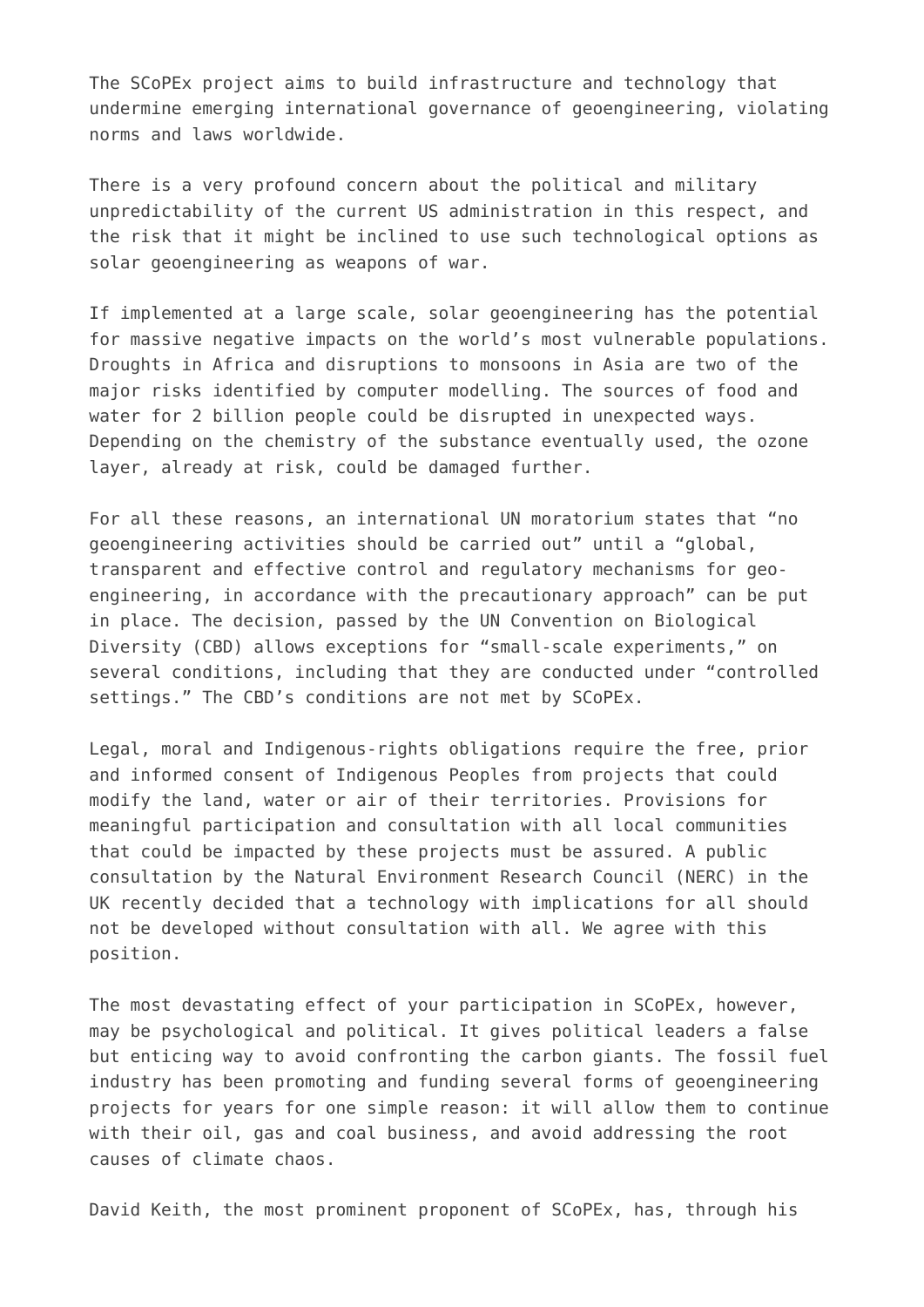startup Carbon Engineering, tied his financial interests to those of Chevron, Occidental Petroleum and tar sands billionaire N. Murray Edwards. At a time when fossil fuel companies are pouring millions into political lobbying to protect and expand their extractive interests, the existence and development of solar geoengineering undermines the pathway to the climate transition that the world urgently needs.

As pressure mounts for real climate solutions, the development and promotion of solar geoengineering undermines the political will and unity required to face down the fossil fuel lobby and other climatedisrupting industries. That's why fossil fuel and other companies have been pursuing geoengineering, even as they funded climate denial.

Over 100 civil society and movement organizations from around the world have signed the Hands Off Mother Earth (HOME) manifesto, which specifically demands a stop to unilateral experiments like SCoPEx.

As those newly recruited to provide SCoPEx with legitimacy, you face a stark decision. Your current role legitimizes a project that furthers the interests of climate disrupting forces, such as the fossil fuels industry. We urge you to break your complicity with this path, and to withdraw your participation from the SCoPEx Advisory Committee.

## Sincerely,

- Abibiman Foundation, Ghana
- Acción Ecológica, Ecuador
- Alianza Biodiversidad, Latin America
- Association Nigérienne des Scouts de l'Environnement (ANSEN), Nigeria
- Base IS, Paraguay
- Biofuelwatch, USA
- Bürgerinitiative gegen CO2-Endlager e.V., Germany
- Centro Ecológico, Brazil
- CESTA, Friends of the Earth, El Salvador
- Climate Justice Alliance, USA
- Connecticut Coalition for Economic and Environmental Justice, USA
- Corporate Europe Observatory, Europe
- Ecologistas en Acción, Spain
- Econexus, UK
- ETC Group, International
- Federación Costarricense para la Conservación del Ambiente FECON, Costa Rica
- Fórum Mudanças Climáticas e Justiça Socioambiental, Brasil
- Friends of the Earth International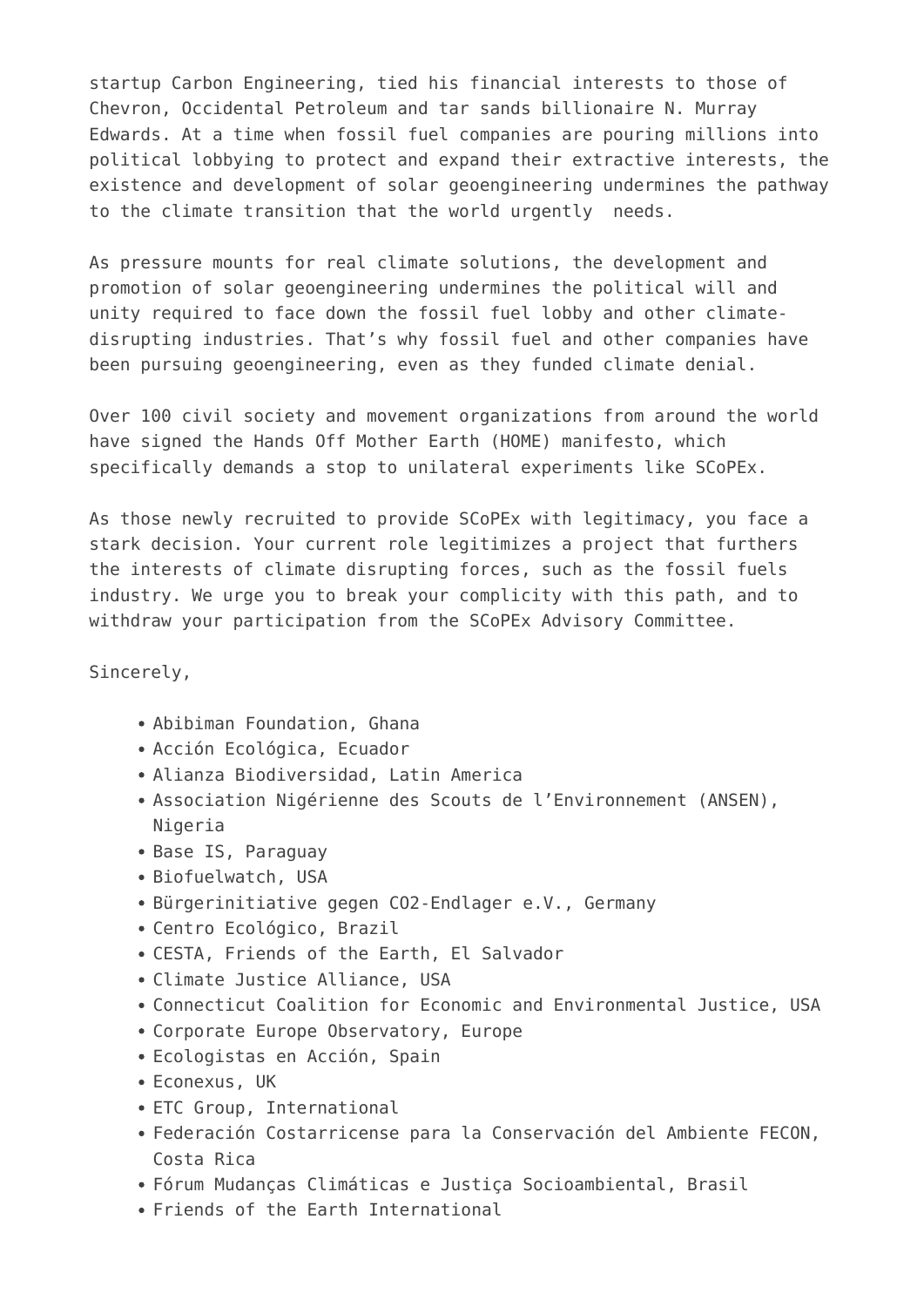- Global Alliance for Incinerator Alternatives, International
- Global Forest Coalition, International
- Global Justice Ecology Project, USA
- Grassroots International, USA
- GRIP (Groupe de recherche et d'information sur la paix et la sécurité), Belgium
- Heinrich Boell Foundation, International
- Instituto Brasileiro de Análises Sociais e Econômicas, Brazil
- Indigenous Environmental Network, International
- Khpal Kore Organization(KKO), Pakistan
- La Vía Campesina Support Group, Colombia
- Mom Loves Taiwan Association, Taiwan
- Movement Generation: Justice and Ecology Project, USA
- Narigrantha Prabartana, Women's resource center, Bangladesh (UBINIG)
- Observatorio Petrolero Sur, Argentina
- Oilwatch Latinoamérica, International
- Pakistan Fisher Folk Forum, Pakistan
- Red de Coordinación en Biodiversidad, Costa Rica
- Reforest the Earth, UK
- TONATIERRA, USA
- Women's Environment and Development Organization (WEDO), International
- What Next Forum, International
- White Rabbit Grove RDNA, USA

## **Sign the Open Letter to SCoPEx advisors**

Read the petition



▼ Country افغانستان) Afghanistan) Aland Islands Shqipëria (Albania) الجزائر) Algeria) Amerika Sāmoa (American Samoa) Andorra Angola Anguilla Antarctica Antigua and Barbuda Argentina Hayastán (Armenia) Aruba Australia Österreich (Austria) Azərbaycan (Azerbaijan) Bahamas البحرين (Bahrain)  $\Box\Box\Box\Box\Box\Box\Box$  (Bangladesh) Barbados Беларусь (Belarus) Belgique (Belgium) Belize Bénin Bermuda **[**I] [] [] (Bhutan) Bolivia Босна и Херцеговина (Bosnia and Herzegovina) Botswana Bouvet Island Brazil British Indian Ocean Territory بروني) Brunei) България (Bulgaria) Burkina Faso **HARIM (Burundi) HARIMHAN (Cambodia) Cameroon Canada Cabo** Verde (Cape) Verde Cayman Islands République Centrafricaine (Central African Republic) Tchad (Chad) Chile  $\Pi$  ( $\Pi$  $\Pi$  $\Pi$  $\Pi$  $\Pi$  $\Pi$ ) (China) Christmas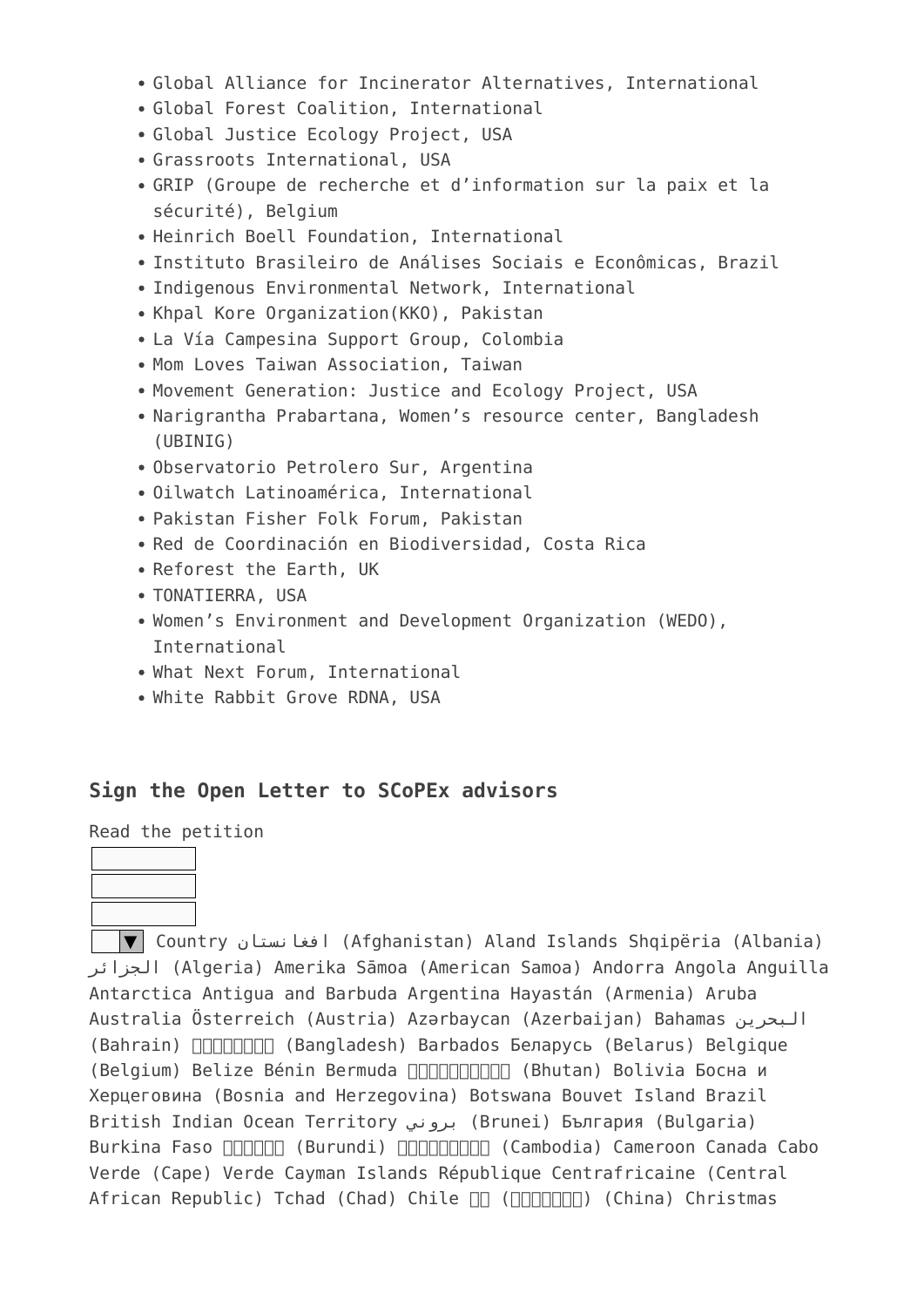Island Cocos (Keeling) Islands Colombia القمر جزر) Comoros) Congo Cook Islands Costa Rica Cote D'ivoire Hrvatska (Croatia) Cuba Κύπρος (Cyprus) Česká republika (Czech Republic) Danmark (Denmark) جيبوتي) Djibouti) Dominica República Dominicana (Dominican Republic) Ecuador مصر) Egypt) El Salvador Guinea Ecuatorial (Equatorial Guinea) إرتريا) Eritrea) Eesti (Estonia) Ethiopia **[**[[[[Calkland Islands) Føroyar (Faroe) Islands Fiji Suomi (Finland) France Guyane (French Guiana) Polynésie française (French Polynesia) French Southern Territories Gabon Gambia საქართველო (Georgia) Deutschland (Germany) Ghana Gibraltar Ελλάδα (Greece) Grønland (Greenland) Grenada Guadeloupe Guåhån (Guam) Guatemala Guernsey Guinée (Guinea) Guiné-Bissau (Guinea-Bissau) Guyana Haiti Heard Island and Mcdonald Islands Honduras  $\Pi$  (Hong Kong) Magyarország (Hungary) Ísland (Iceland) India Indonesia ایران) Iran) العراق) Iraq) Éire (Ireland) Isle of Man ישראל) Israel) Italia (Italy) Jamaica 日本 (Japan) Jersey الأردن (Jordan) Қазақстан (Kazakhstan) Kenya Kiribati  $\Box$  (Korea, North)  $\Box\Box\Box$ (Korea, South) الكويت) Kuwait) Кыргызстан (Kyrgyzstan) ປະເທດລາວ (Laos) Latvija (Latvia) لبنان) Lebanon) Lesotho Liberia ليبيا) Libya) Liechtenstein Lietuva (Lithuania) Luxembourg Macao Makedonija (Macedonia) Madagascar Malawi Malaysia Dhivehi Raajje (Maldives) Mali Malta Marshall Islands Martinique Mauritania Maurice (Mauritius) Mayotte Mexico Micronesia, Federated States of Moldova, Republic of Monaco Mongolia Crna Gora (Montenegro) Montserrat المغرب) Morocco) Moçambique (Mozambique) Myanmar Namibia Nauru no (Nepal) Netherlands Netherlands Antilles Nouvelle-Calédonie (New Caledonia) New Zealand Nicaragua Niger Nigeria Niue Norfolk Island Northern Mariana Islands Norge (Norway) مانُع) Oman) پاکستان) Pakistan) Palau فلسطين) Palestine) Panama Papua New Guinea Paraguay Peru Philippines Pitcairn Polska (Poland) Portugal Puerto Rico قطر) Qatar) Reunion Romania Россия (Russian Federation) Rwanda Saint Helena Saint Kitts and Nevis Saint Lucia Saint Pierre and Miquelon Saint Vincent and The Grenadines Samoa San Marino Sao Tome and Principe السعودية العربية المملكة) Saudi Arabia) Senegal Serbia Seychelles Sierra Leone Singapore Slovakia Slovenia Solomon Islands الصومال) Somalia) South Africa South Georgia and The South Sandwich Islands Spain Sri Lanka Sudan Suriname Svalbard and Jan Mayen Swaziland Sweden Suisse (Switzerland) Syrian Arab Republic **FIFIT** (Taiwan) То∏икистон (Tajikistan) Tanzania ∏∏∏∏∏∏∏∏∏∏ (Thailand) Timor-leste Togo Tokelau Tonga Trinidad and Tobago Tunisia Türkiye (Turkey) Turkmenistan Turks and Caicos Islands Tuvalu Uganda Ukraїna (Ukraine) ةّالعربي (United Arab Emirates) United Kingdom United States United States Minor Outlying Islands Uruguay O'zbekiston (Uzbekistan) Vanuatu Città del Vaticano (Vatican City) Venezuela Viet Nam Virgin Islands, British Virgin Islands, U.S. Wallis and Futuna Western Sahara اليمن) Yemen) Zambia Zimbabwe  $\boxed{\blacktriangledown}$